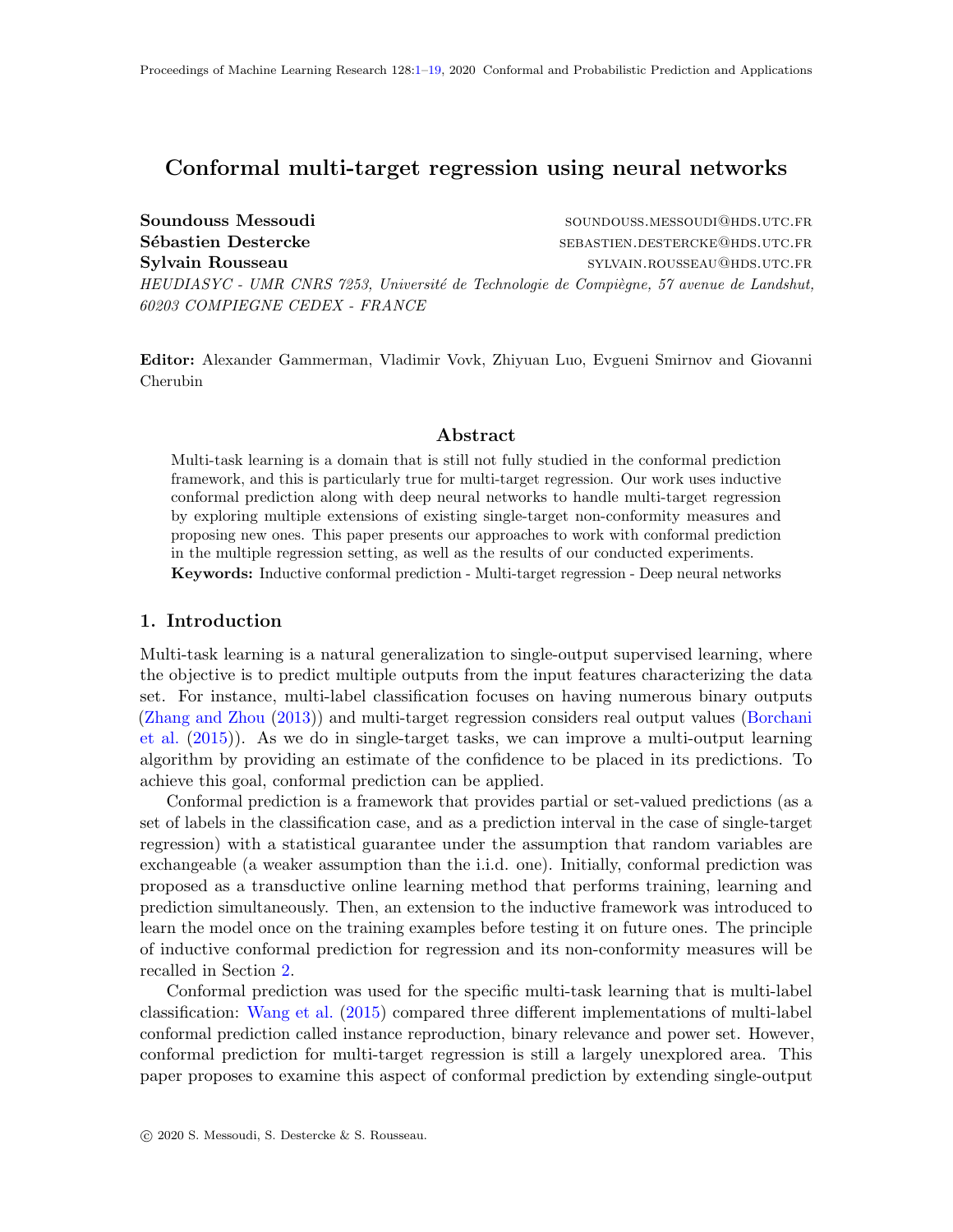regression methods in conformal prediction to the multi-target problem, and come up with other non-conformity measures for this problem.

Our work uses inductive conformal prediction applied to multi-target regression. We use neural networks, propose diverse non-conformity measures and conduct experiments on different multi-target regression data sets. Our approach is described in Section [3.](#page-4-0) The experiments and their results are presented in Section [4,](#page-6-0) where we try various non-conformity measures inspired from the single-output context of conformal prediction.

## <span id="page-1-0"></span>2. Conformal prediction

Conformal prediction was originally proposed by [Gammerman et al.](#page-16-1) [\(1998\)](#page-16-1) as a transductive online learning framework that produces predictions for each new example from the previous examples without generating a prediction rule. This method was then adapted to the inductive approach by [Papadopoulos et al.](#page-17-0) [\(2002\)](#page-17-0), where a model induced from training instances is used to produce conformal predictions for the new examples. For more details, see the book [Vovk et al.](#page-18-3) [\(2005\)](#page-18-3). This section will briefly present the inductive approach for regression, which is the groundwork for our paper. It will also review the related work.

## <span id="page-1-2"></span>2.1. Inductive conformal prediction (ICP) for regression

Let  ${z_1 = (x_1, y_1), z_2 = (x_2, y_2), \ldots, z_n = (x_n, y_n)}$  be successive pairs constituting the observed training examples, with  $x_i \in X$  an object and  $y_i \in \mathbb{R}$  its label. We assume that the underlying random variables are exchangeable (a weaker condition than the usual i.i.d., meaning that our inference does not depend on their order nor change the underlying joint distribution. Given any new object  $x_{n+1} \in X$ , the objective is to predict  $y_{n+1} \in \mathbb{R}$ . To do so, the inductive conformal approach consists of the following steps :

- 1. Split the original training data set  $Z = \{z_1, \ldots, z_n\}$  into a proper training set  $Z^{tr} =$ <br> $\frac{1}{z} \sum_{r=0}^{\infty} \frac{z_r}{r}$  into a proper training set  $Z^{tr} =$  $\{z_1, \ldots, z_l\}$  and a calibration set  $Z^{cal} = \{z_{l+1}, \ldots, z_n\}$ , with  $|Z^{cal}| = n - l = q$ .
- 2. Train the chosen machine learning algorithm called the *underlying algorithm* on  $Z^{tr}$ , and get the *non-conformity measure*  $A_l$ . This measure determines how unusual an example is from a bag of other examples, called the non-conformity score. Thus, for an example  $z_k$  and a bag of examples  $\{z_1, \ldots, z_l\}$ , we can calculate the non-conformity score  $\alpha_k$  of  $z_k$  compared to the other examples in the bag, such as:

<span id="page-1-1"></span>
$$
\alpha_k = A_l(\{z_1, \ldots, z_l\}, z_k). \tag{1}
$$

- 3. For each example  $z_i$  of  $Z^{cal}$ , calculate the non-conformity score  $\alpha_i$  by applying [\(1\)](#page-1-1) to get the sequence  $\alpha_{l+1}, \ldots, \alpha_n$ .
- 4. For a new example  $x_{n+1}$ , associate to any possible prediction  $\hat{y}$  its non-conformity score  $\alpha_{n+1}^{\hat{y}}$  using the underlying algorithm, and calculate its *p-value* expressing the proportion of less conforming examples than  $z_{n+1}$ , with:

$$
p(\hat{y}_{n+1}) = \frac{|\{i = l+1, \dots, n, n+1 : \alpha_i \ge \alpha_{n+1}^{\hat{y}}\}|}{q+1}.
$$
 (2)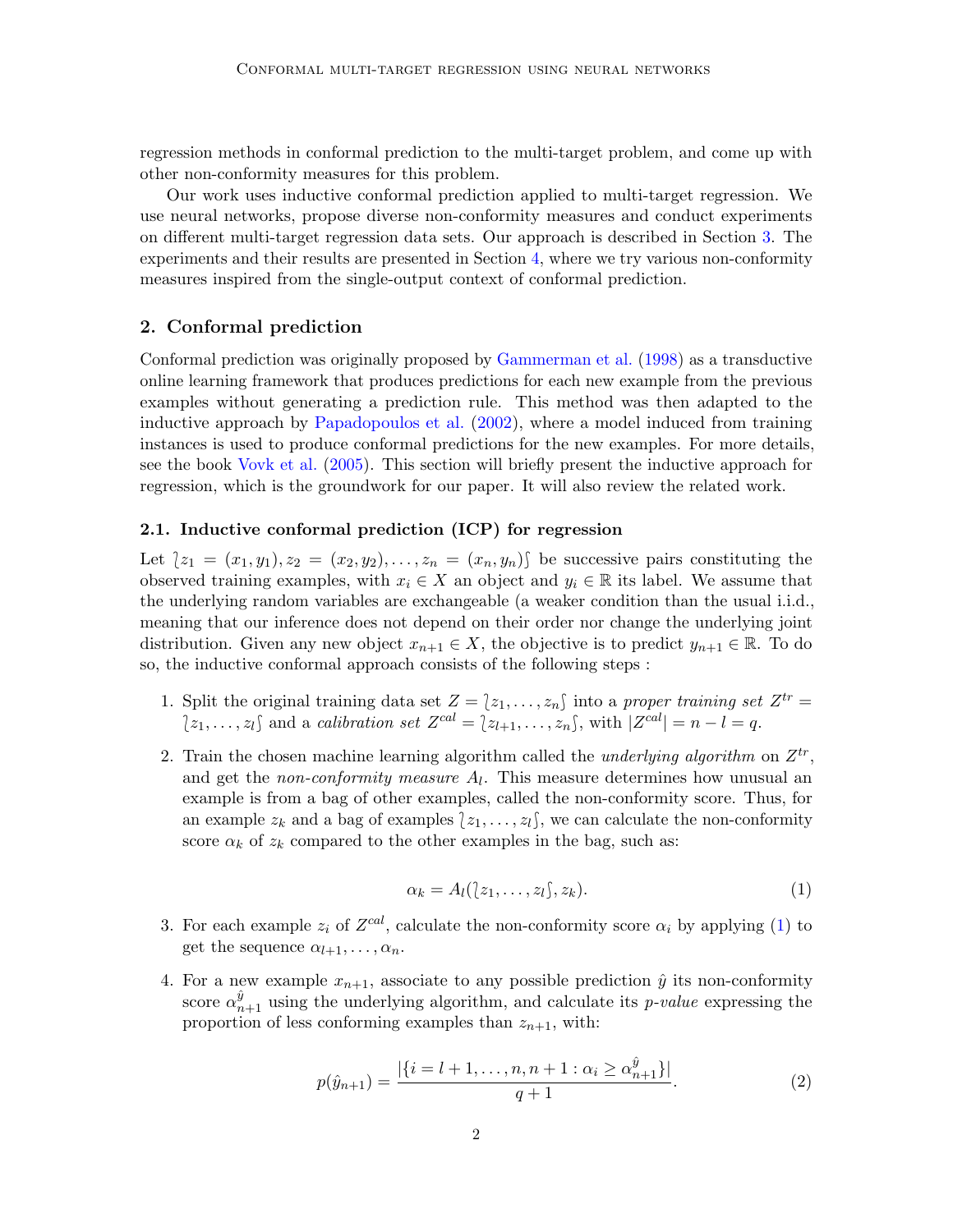5. By considering the desired probability of error  $\epsilon \in (0,1)$ , called the *significance level*, a prediction set can be given at a *confidence level* of  $1 - \epsilon$ , which is the statistical guarantee of coverage of the true value  $y_{n+1}$  by this interval, which amounts to provide every  $\hat{y}$  such that  $p(\hat{y}) > \epsilon$ .

When calculating  $\alpha_{n+1}^{\hat{y}}$  for each new example  $x_{n+1}$ ,  $\hat{y}$  is replaced with each possible label in classification. However, it is not possible in regression to replace it with all possible values in R. Thus, a prediction interval is instead given by the conformal regressor whose values depend on the confidence level and on the chosen non-conformity measure.

The two fundamental characteristics desired in conformal regressors are (a) validity, i.e. the error rate does not exceed  $\epsilon$  for each chosen confidence level  $\epsilon$ , and (b) *efficiency*, meaning prediction sets are as small as possible. Therefore, for two valid regressors, a smaller prediction interval will be much more informative and useful than a bigger one.

## 2.2. Non-conformity measures for regression

Many studies that tackle single-output regression focus on non-conformity measures, so as to treat the issue mentioned above. The most basic non-conformity measure is the absolute difference between the actual value  $y_i$  and the predicted value  $\hat{y}_i$  by the underlying algorithm as follows:

<span id="page-2-0"></span>
$$
\alpha_i = |y_i - \hat{y}_i|.\tag{3}
$$

By applying [\(3\)](#page-2-0) to  $Z^{cal}$ , we get the sequence of non-conformity scores and then sort them in descending order  $\alpha_1, \ldots, \alpha_q$ . Then, depending on the significance level  $\epsilon$ , we define the index of the  $(1-\epsilon)$ -percentile non-conformity score,  $\alpha_s$ , such as  $s = |\epsilon(q+1)|$ . Thus, for each new example  $x_{n+1}$ , its prediction interval, covering the true output  $y_{n+1}$  with probability  $1 - \epsilon$ , will be :

$$
(\hat{y}_{n+1} - \alpha_s, \hat{y}_{n+1} + \alpha_s). \tag{4}
$$

Using this standard non-conformity measure means that all prediction intervals have the same size  $2\alpha_s$ . We can improve this by using a *normalized* non-conformity measure. This latter provides individual bounds for each example by scaling the standard non-conformity measure with an additional term  $\sigma_i$ , which estimates the difficulty of predicting  $y_i$ , such as:

$$
\alpha_i = \frac{|y_i - \hat{y}_i|}{\sigma_i}.\tag{5}
$$

In this case, the prediction interval is smaller for "easy" examples, and bigger for "hard" examples, making two different examples with the same  $\alpha_s$  value using [\(3\)](#page-2-0) have two distinct interval predictions determined by their difficulty. Thus, for a new example  $x_{n+1}$ , the prediction interval becomes :

$$
(\hat{y}_{n+1} - \alpha_s \sigma_{n+1}, \hat{y}_{n+1} + \alpha_s \sigma_{n+1}). \tag{6}
$$

There are a lot of ways to calculate  $\sigma_i$ . [Papadopoulos and Haralambous](#page-17-1) [\(2011\)](#page-17-1) propose to train another model to estimate the error of the underlying model by predicting the value  $\mu_i = \ln(|y_i - \hat{y}_i|)$ . In this matter, the non-conformity score is defined as follows :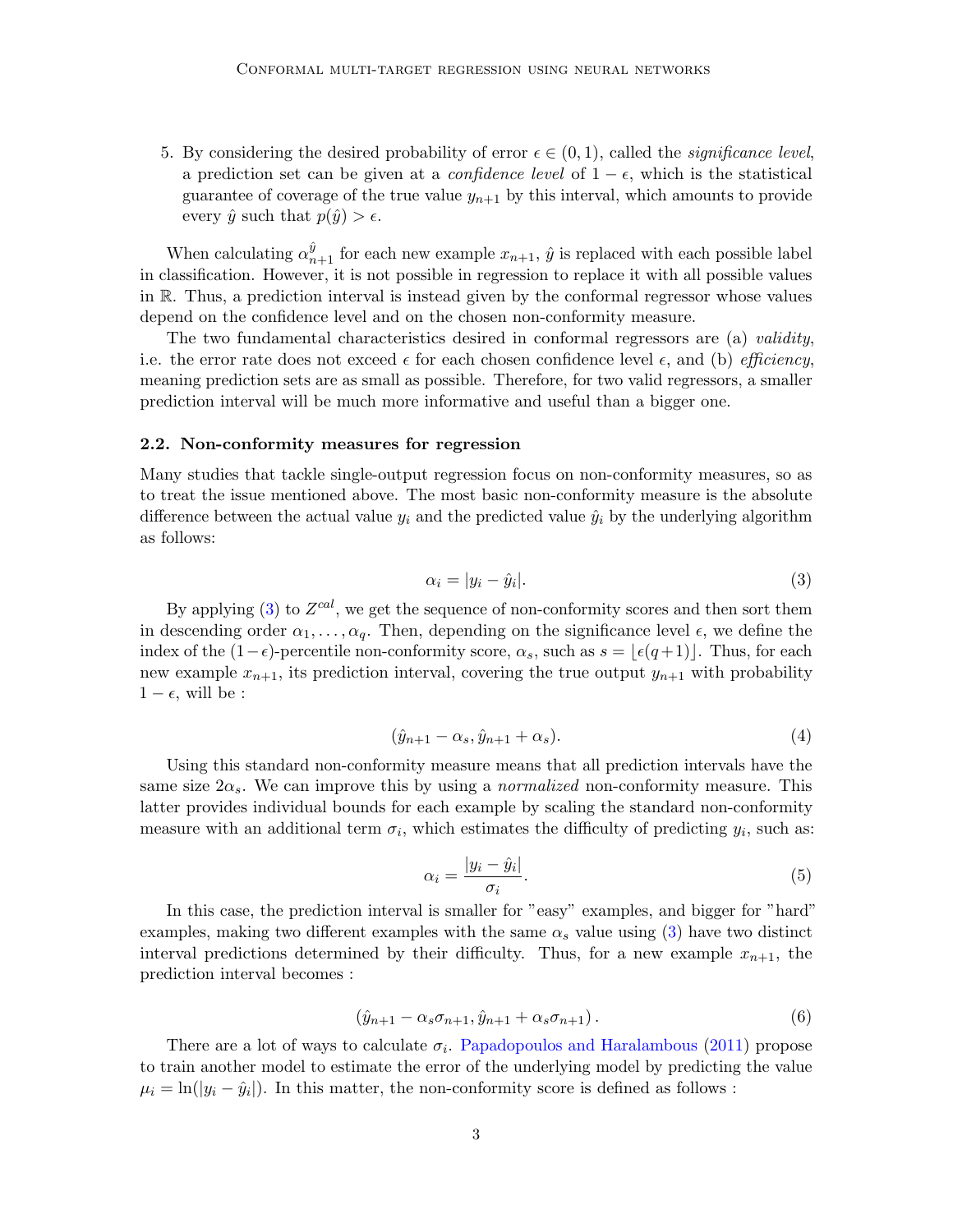<span id="page-3-0"></span>
$$
\alpha_i = \frac{|y_i - \hat{y}_i|}{\exp(\mu_i) + \beta},\tag{7}
$$

where  $\beta \geq 0$  is a sensitivity parameter that controls changes in  $\mu_i$ . The logarithmic scale is used instead of the direct one to guarantee that the estimate is always positive. For a new example  $x_{n+1}$ , the prediction interval is :

$$
(\hat{y}_{n+1} - \alpha_s(\exp(\mu_{n+1}) + \beta), \hat{y}_{n+1} + \alpha_s(\exp(\mu_{n+1}) + \beta)).
$$
\n(8)

Other non-conformity measures proposed by [Papadopoulos et al.](#page-17-2) [\(2011\)](#page-17-2) use k-nearest neighbors by calculating two terms  $\lambda_i^k$  and  $\xi_i^k$ . The first one is  $\lambda_i^k$  and measures  $d_i^k$ , the sum of the distance of the example  $z_i$  from its k-nearest neighbors  $x_{i_1}, \ldots, x_{i_k}$ , and normalizes it with the median of all  $d_j^k$  over all training examples, so that we have:

$$
\lambda_i^k = \frac{d_i^k}{median(d_j^k, z_j \in Z^{tr})},\tag{9}
$$

where

$$
d_i^k = \sum_{j=1}^k \delta(x_i, x_{i_j}),
$$
\n(10)

where  $\delta$  is a distance.

The second one is  $\xi_i^k$  and calculates the standard deviation  $s_i^k$  of the outputs of the example k-nearest neighbours, and normalizes it with the median of all standard deviations  $s_j^k$  of all training examples, such as :

$$
\xi_i^k = \frac{s_i^k}{\text{median}(s_j^k, z_j \in Z^{tr})},\tag{11}
$$

where

$$
s_i^k = \sqrt{\frac{1}{k} \sum_{j=1}^k (y_{i_j} - \overline{y_{i_{1...k}}})^2} \quad \text{and} \quad \overline{y_{i_{1...k}}} = \frac{1}{k} \sum_{j=1}^k y_{i_j}.
$$
 (12)

These two terms are then used to calculate many non-conformity measures, including :

<span id="page-3-1"></span>
$$
\alpha_i = \left| \frac{y_i - \hat{y}_i}{\exp(\gamma \lambda_i^k)} \right|,\tag{13}
$$

and

<span id="page-3-2"></span>
$$
\alpha_i = \left| \frac{y_i - \hat{y}_i}{\exp(\gamma \lambda_i^k) + \exp(\rho \xi_i^k)} \right|,
$$
\n(14)

where  $\gamma \geq 0$  and  $\rho \geq 0$  are sensitivity parameters that control changes in  $\lambda_i^k$  and  $\xi_i^k$ respectively. For a new example  $x_{n+1}$ , the prediction interval is respectively :

$$
\left(\hat{y}_{n+1} - \alpha_s(\exp(\gamma \lambda_i^k)), \hat{y}_{n+1} + \alpha_s(\exp(\gamma \lambda_i^k))\right),\tag{15}
$$

and

$$
\left(\hat{y}_{n+1} - \alpha_s(\exp(\gamma \lambda_i^k) + \exp(\rho \xi_i^k)), \hat{y}_{n+1} + \alpha_s(\exp(\gamma \lambda_i^k) + \exp(\rho \xi_i^k))\right). \tag{16}
$$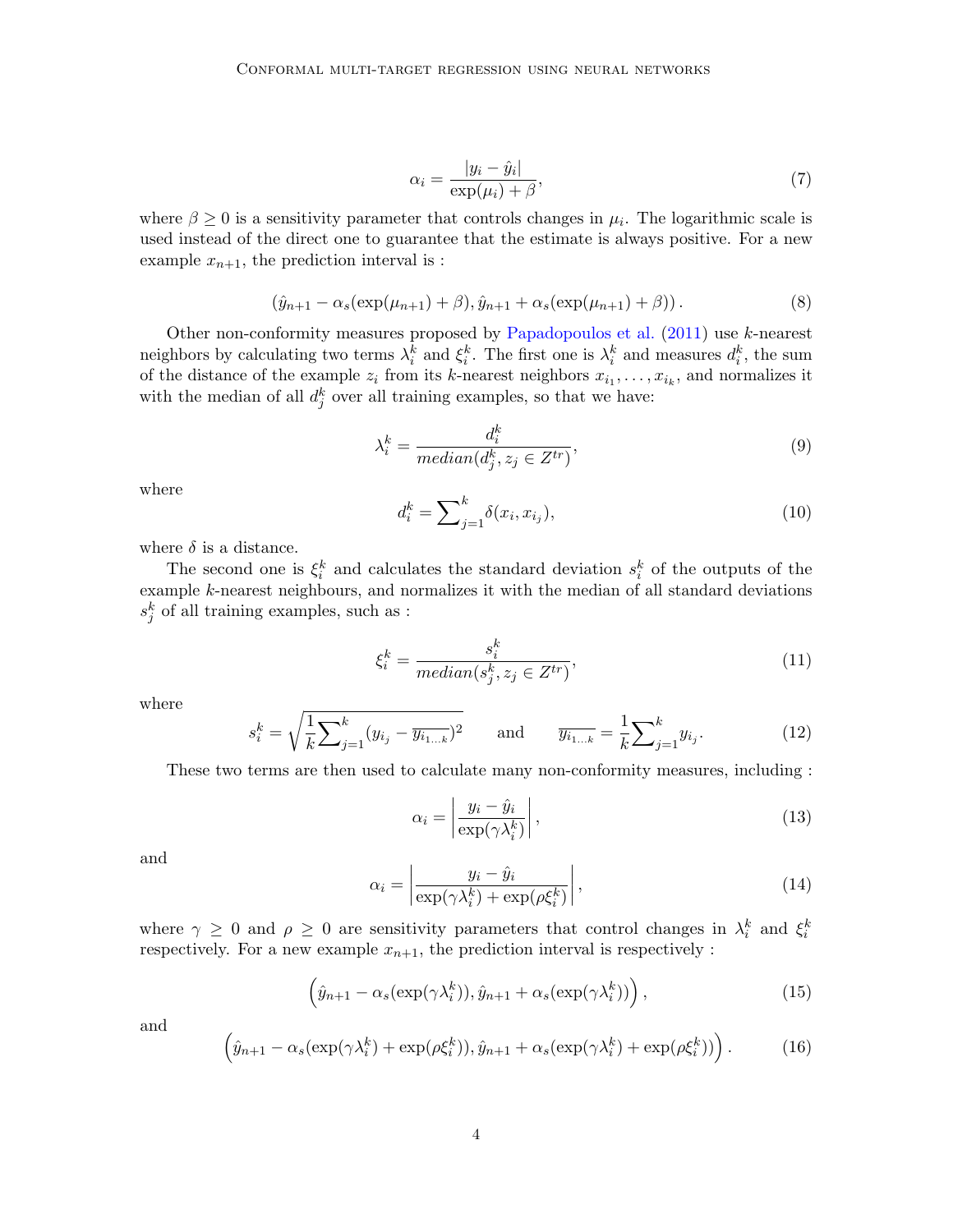#### 2.3. Related work

Conformal prediction for single-output regression has been studied in many papers with various approaches, such as Ridge regression [\(Nouretdinov et al.](#page-17-3) [\(2001\)](#page-17-3)), regression trees [\(Johansson et al.](#page-16-2) [\(2018\)](#page-16-2)), k-nearest neighbors [\(Papadopoulos et al.](#page-17-2) [\(2011\)](#page-17-2)) and neural networks [\(Papadopoulos and Haralambous](#page-17-1) [\(2011\)](#page-17-1)). Other papers discuss alternative ways to benefit from conformal regressors. For example, [Spjuth et al.](#page-17-4) [\(2019\)](#page-17-4) aggregates prediction intervals of multiple and independent sources of training data. ICP regression has also been adopted in different applications, for instance, drug discovery [\(Eklund et al.](#page-16-3) [\(2015\)](#page-16-3)), software effort estimation [\(Papadopoulos et al.](#page-17-5) [\(2009\)](#page-17-5)) and student grades [\(Morsomme and](#page-17-6) [Smirnov](#page-17-6) [\(2019\)](#page-17-6)).

To our knowledge, there are only two papers that address conformal prediction for multi-target regression. The first one is by [Kuleshov et al.](#page-17-7) [\(2018\)](#page-17-7), and applies it in order to get a valid measure of accuracy for Manifold Learning Regression algorithms. This paper is theoretical and does not present any experiments to test the proposed non-conformity measure. It is also limited to manifold learning. The second study is by [Neeven and Smirnov](#page-17-8) [\(2018\)](#page-17-8) and combines weather forecasting data from different websites on a period of time. To do so, it introduces a straightforward multi-target extension of the conformal single-output k-nearest neighbor regressor (CSkNNR) by [Papadopoulos et al.](#page-17-2) [\(2011\)](#page-17-2). This extension is a set of m CSkNNR models, one for each target variable  $Y^m$ , and its final output is the set of all prediction intervals constructed by each CSkNNR for its related  $Y^m$ . This work presents initial results for applying conformal prediction to multi-target regression. However, it focuses on a single non-conformity measure conducted on one single data set that does not always respect the exchangeability assumption of conformal prediction. Moreover, applying m distinctive single-output models on each target  $Y^m$  deprives the conformal model of profiting from the possible correlations between the different outputs. In this study, we make a first step towards accounting for such correlations, at least in the normlization of intervals.

#### <span id="page-4-0"></span>3. Conformal multi-target regression

When the objective is to use conformal prediction for a multi-target regression with  $m$ targets, the most obvious strategy is to divide the problem into  $m$  single-output regression ones and adopt a separate conformal regressor for each one. This approach is indeed simple but does not account for the possible interactions that exist between the m targets.

In this work, we explore other extensions to existing non-conformity measures that take into consideration the possible links between these targets. The first idea is to learn the normalizing coefficients by a multi-target model. Thus, this latter will exploit the information coming from training each task and will share representations between related targets in order to generalize better and give greater performance results (see [Ruder](#page-17-9) [\(2017\)](#page-17-9) and [Caruana](#page-16-4) [\(1993\)](#page-16-4)). The second idea is to use a deep fixed-length representation of the data that was learned from trying to predict all the targets at once when calculating the normalizing coefficient in  $k$  nearest neighbors based non-conformity measures, thus embedding the correlation information in the deep network layers. This is based on the fact that using representations of the examples instead of the raw instances is a good method to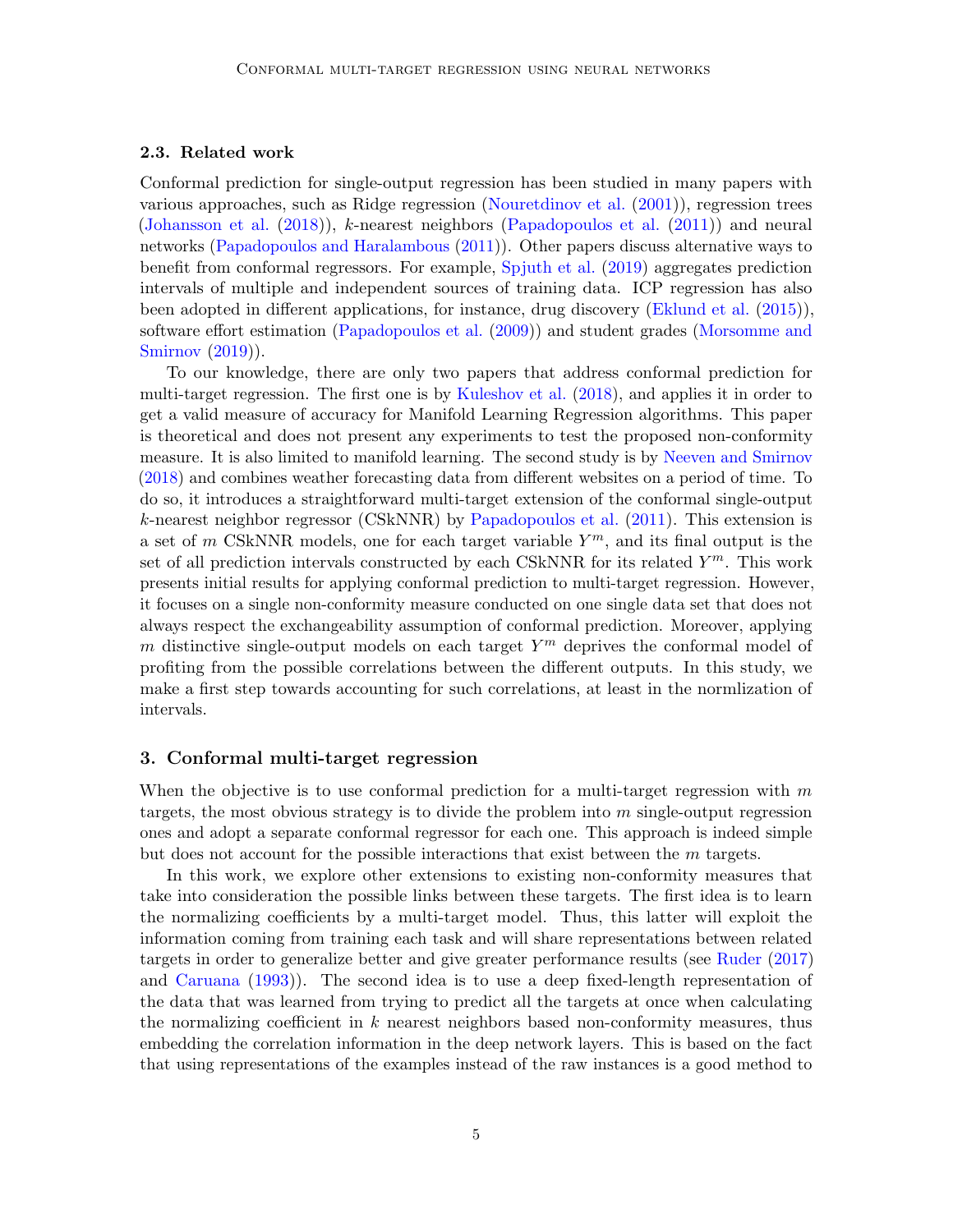boost the performance of the neural network on tabular data by helping it generalize better (see [Guo and Berkhahn](#page-16-5)  $(2016)$  and De Brébisson et al.  $(2015)$ ).

## 3.1. Non-conformity measures (NCMs) for multi-target regression

We extend three existing non-conformity measures in the single-output regression case to the multi-target regression problem as follows :

- **SINGLE**: uses the normalized non-conformity measure described in [\(7\)](#page-3-0) where each  $\mu_i$  is estimated by a single deep neural network trained on each output separately.
- Original  $k$ -NN (O-KNN) : adopts the  $k$ -nearest neighbors non-conformity measure [\(13\)](#page-3-1) based on  $\lambda_i^k$  only, with the distances calculated between the original form of the examples  $x_i$ .
- Original  $k$ -NN with Standard Deviation (OS-KNN) : adopts the  $k$ -nearest neighbors non-conformity measure [\(14\)](#page-3-2) based on  $\lambda_i^k$  and  $\xi_i^k$ , with the distances calculated between the original form of the examples  $x_i$ .

To these existing non-conformity measures, we add three new ones defined as :

- **MULTI**: trains a single deep neural network to estimate the normalizing coefficients  $\mu_i$  in [\(7\)](#page-3-0) for all outputs at the same time.
- Representation  $k\text{-NN}$  (R-KNN) : instead of using the original form of the data, it employs the learned deep representations of the examples extracted from the before last dense layer of the underlying algorithm's neural network to compute  $d_i^k$  in  $\lambda_i^k$  for the  $k$ -nearest neighbors non-conformity measure  $(13)$ .
- Representation  $k$ -NN with Standard Deviation  $(RS-KNN)$  : uses the  $k$ -nearest neighbors non-conformity measure [\(14\)](#page-3-2) with  $\lambda_i^k$  and  $\xi_i^k$  where the learned deep representations of the examples are used to calculate  $d_i^k$ .

## 3.2. Our approach

Since Transductive Conformal Prediction (TCP) is not computationally efficient when using deep learning architectures, we use the Inductive Conformal Prediction (ICP) framework as described in Section [2.1](#page-1-2) in order to only train the underlying deep neural network model once. Hence, we follow these steps :

- 1. Split the original training set into two smaller subsets: the proper training set and the calibration set.
- 2. Use the proper training set to train the underlying algorithm, which is a deep neural network, and get the output predictions and the representations of each example.
- 3. For each non-conformity measure, learn the appropriate normalizing algorithm (deep neural network for SINGLE and MULTI NCMs, and kNN on the original examples for O-KNN and OS-KNN NCMs and their representations for R-KNN and RS-KNN NCMs) using the proper training set.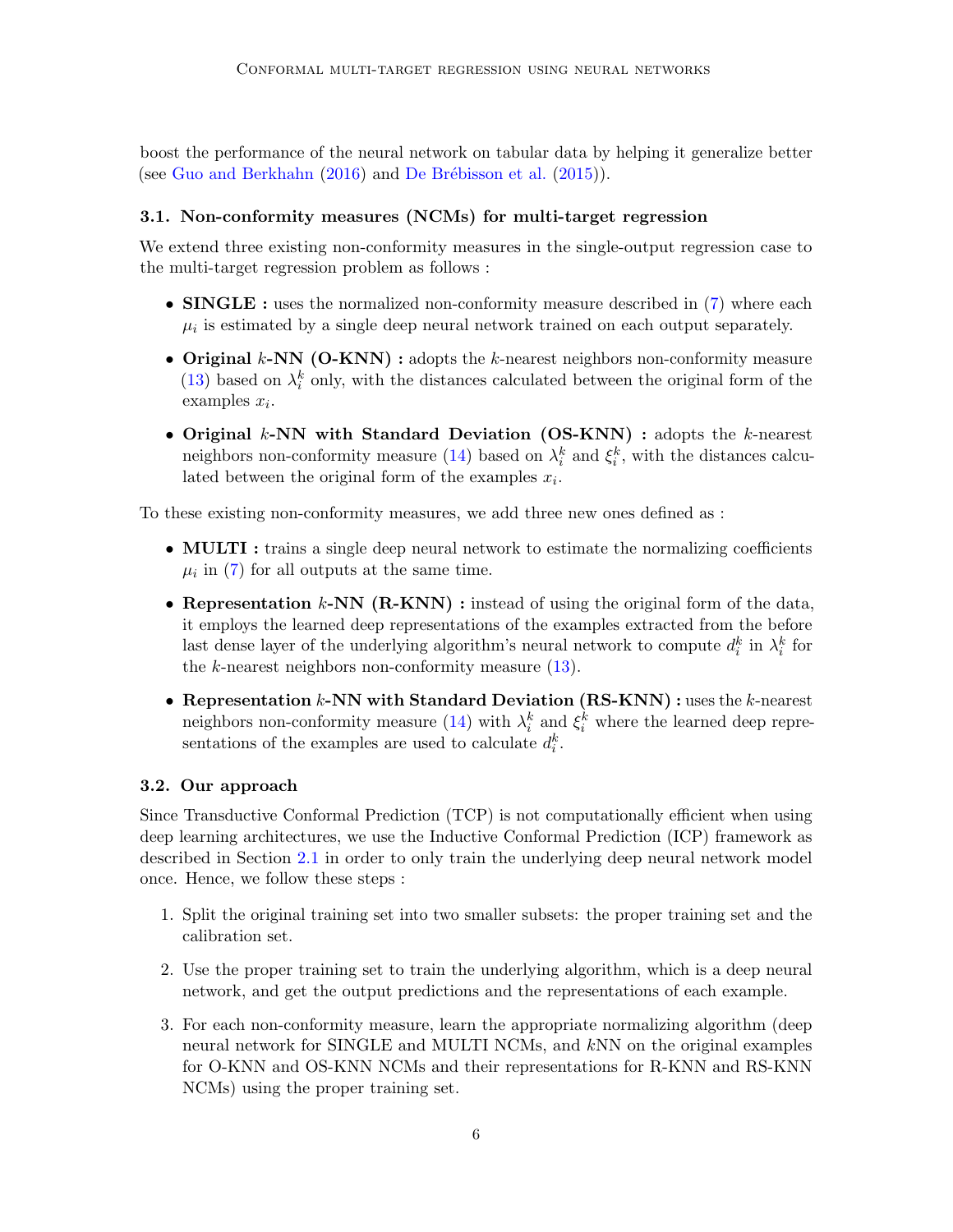- 4. Compute the non-conformity scores for each non-conformity measure by using the calibration set.
- 5. For each example in the test set, predict  $\hat{y}$  and its representation using the underlying neural network, calculate its non-conformity score, and compute its interval prediction depending on the significance level  $\epsilon$  for each non-conformity measure.

This approach is executed for different non-conformity measures and for various values of  $\epsilon$  in order to measure the performance of each approach, and verify its validity and efficiency.

## <span id="page-6-0"></span>4. Evaluation

In this section, we describe the experimental setting (underlying algorithm, data sets and performance metrics) and the results of our study.

#### 4.1. Experiments

Since we are working with neural networks, we normalize all the features and targets to have a mean of 0 and a standard deviation of 1 as a pre-processing step since it makes the deep neural network optimization easier. Then, we conduct all our experiments with 10-folds cross validation, meaning that each data set is split into 10 equally-sized folds and the experiments are repeated for each k fold as the test set and the remaining  $k-1$  sets as the training set. This procedure is necessary in order to eliminate biased results caused by a specific split of the data or the examples chosen in the calibration set. The results are thus averaged on all 10 folds.

The overall focus of this paper is to compare between the different non-conformity measures presented above. Thus, for all experiments on all data sets, we keep the same amount of examples in the calibration set, which is 10% of the training examples. We also do not optimize the sensitivity parameters for each data set and use the same values, which are  $\beta = 0.1$  for SINGLE and MULTI NCMs, and  $\gamma = \rho = 0.5$  for the remaining NCMs. Moreover, we keep the same underlying machine learning algorithm for all experiments, which is a deep neural network. Its architecture is as follows :

- Apply a dense layer to the input (with the number of the continuous features and the number of one hot values for the categorical features), with "selu" activation (scaled exponential linear units [Klambauer et al.](#page-17-10) [\(2017\)](#page-17-10)).
- Add three other hidden dense layers with dropouts and "selu" activation.
- Add a dense layer with "selu" activation and use it as a feature extractor to produce a representation vector with a fixed size.
- Add a final dense layer with  $m$  neurons representing the targets and a linear activation to get the outputs predicted by the model.

The results of this deep neural architecture will enable us to calculate values of the normalizing coefficients for the corresponding non-conformity measure :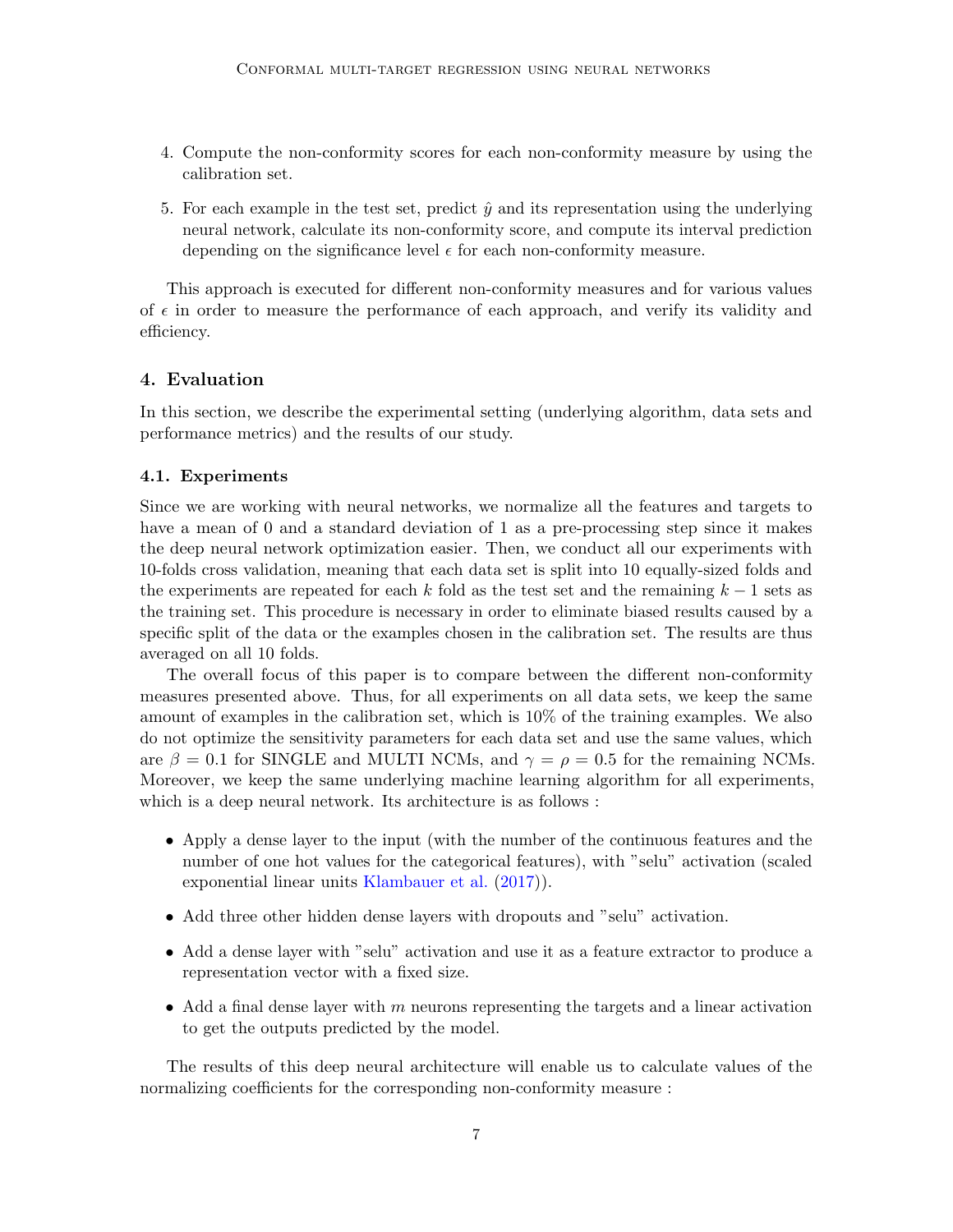- $\mu_i$ : estimate the error  $\ln(|y_i \hat{y}_i|)$  which will be learned by the normalizing neural network. This multi-layer perceptron is composed of three hidden dense layers with "selu" activation and dropouts and a final dense layer with one output for each target separately in the case of the SINGLE non-conformity measure, or with  $m$  neurons for all targets at once in the case of the MULTI non-conformity measure.
- $\lambda_i^k$  and  $\xi_i^k$ : use the deep representations of each example to compute  $d_i^k$  for the k-nearest neighbors based non conformity measures R-KNN and RS-KNN.

#### 4.1.1. Performance metrics

In order to adapt the conformal framework to the multi-target regression problem, we calculate all performance measures on a set of hyper-rectangle predictions such as :

$$
[\hat{y}_i] = \times_{j=0}^m [\hat{\underline{y}}_i^j, \overline{\hat{y}}_i^j],\tag{17}
$$

where  $\times$  is a Cartesian product, m is the number of targets and  $\hat{y}_i^j$  $i, \overline{\hat{y}}_i^j$  are respectively the lower and upper bounds of the interval predictions given by the non-conformity measure for each target in  $Y^m$ . This hyper-rectangle has a volume of  $\prod_{j=0}^t (\overline{\hat{y}}^j - \underline{\hat{y}}^j)$ .

Efficiency is mainly based on the tightness of the hyper-rectangle's volume. This verification is done by calculating the median volume instead of the mean volume in order to avoid the impact of outlier interval predictions for each target, especially as these extreme values can be much more amplified when calculating the hyper-rectangle volume.

Validity is calculated based on the accuracy, i.e. checking whether the observation  $y_i \in [\hat{y}_i]$  or not depending on  $\epsilon$  value. In the single-output case, the confidence level  $1 - \epsilon$ is easily verified by checking whether the real output value is in the interval prediction. However, this is harder in the multi-target case, as  $\epsilon$  is used as a probability error for each target m, and a correctly predicted example must have all of its m observed values  $y^j$  in the corresponding interval predictions for each target. In this case, the actual confidence level of the hyper-rectangle corresponding to  $\epsilon$  is equal to  $(1 - \epsilon)^m$ . Hence, we need to differentiate between  $\epsilon_t$  corresponding to the actual significance level for each target and  $\epsilon_h$ , that of the hyper-rectangle. To adapt the conformal prediction framework to the multi-target regression problem, we can calculate the value of  $\epsilon_t$  that should be used in order to obtain  $\epsilon_h$ , so as to get an overall confidence level of the hyper-rectangle  $1 - \epsilon_h$ . This corrected  $\epsilon_t$  is defined as follows :

$$
\epsilon_t = 1 - \sqrt[m]{1 - \epsilon_h},\tag{18}
$$

and our experiments focus on this corrected validity measure.

#### $4.1.2.$  DATA SETS

We use eleven data sets with various numbers of targets to examine the effectiveness of the conformal method in the case of multi-target regression. Their information is summarized in Table [1.](#page-8-0)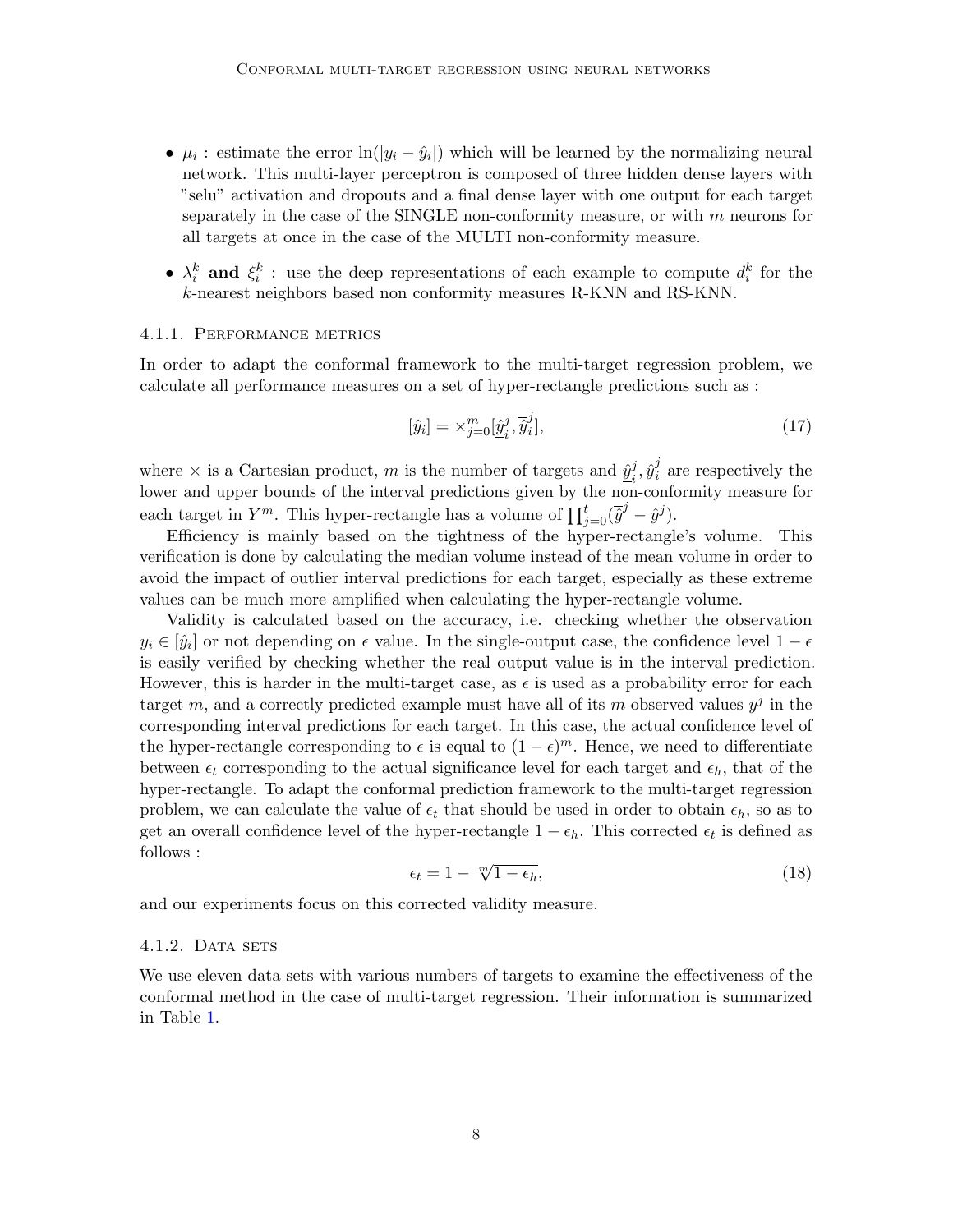| <b>Names</b>    | Examples | Features | <b>Targets</b> | <b>Source</b>                          |  |
|-----------------|----------|----------|----------------|----------------------------------------|--|
| enb             | 768      | 8        | $\overline{2}$ | Mulan (Tsanas and Xifara (2012))       |  |
| music origin    | 1059     | 68       | 2              | UCI (Zhou et al. $(2014)$ )            |  |
| indoor loc      | 21049    | 520      | 3              | UCI (Torres-Sospedra et al. $(2014)$ ) |  |
| scpf            | 1137     | 23       | 3              | Mulan (Kaggle $(2013)$ )               |  |
| sgemm           | 241600   | 14       | $\overline{4}$ | UCI (Nugteren and Codreanu $(2015)$ )  |  |
| rf1             | 9125     | 64       | 8              | Mulan (Tsoumakas et al. $(2011)$ )     |  |
| rf2             | 9125     | 576      | 8              | Mulan (Tsoumakas et al. $(2011)$ )     |  |
| wq              | 1060     | 16       | 14             | Mulan (Džeroski et al. (2000))         |  |
| scm1d           | 9803     | 280      | 16             | Mulan (Tsoumakas et al. $(2011)$ )     |  |
| scm20d          | 8966     | 61       | 16             | Mulan (Tsoumakas et al. (2011))        |  |
| community crime | 2215     | 125      | 18             | UCI (Redmond $(2011)$ )                |  |

<span id="page-8-0"></span>Table 1: Information on the used multi-target regression data sets.

### 4.2. Results

To motivate the choice of using a corrected validity measure to estimate the performance of our non-conformity measures, we show the results of the empirical validity for each target of the "music origin" data set, as well as its uncorrected hyper-rectangle validity in Figure [1.](#page-8-1) The results show that for each target, the calibration validity is reached or surpassed by all non-conformity measures. However, when computing the validity for the hyper-rectangle, the performance of the conformal predictors for multi-target regression (computed without correction) is less than the calibration line, due to the observation made earlier. This proves the utility of using the corrected validity measure to compute the actual values of  $\epsilon_t$  to verify a  $1 - \epsilon_h$  confidence level on all the hyper-rectangle for each  $\epsilon_h$ .



<span id="page-8-1"></span>Figure 1: Results per target for music origin.

The results of the corrected empirical validity and the corrected median hyper-rectangle volume that measures efficiency for each data set are shown in Figures [2,](#page-9-0) [3,](#page-9-1) [4,](#page-10-0) [5,](#page-10-1) [6,](#page-11-0) [7,](#page-11-1) [8,](#page-12-0) [9,](#page-12-1)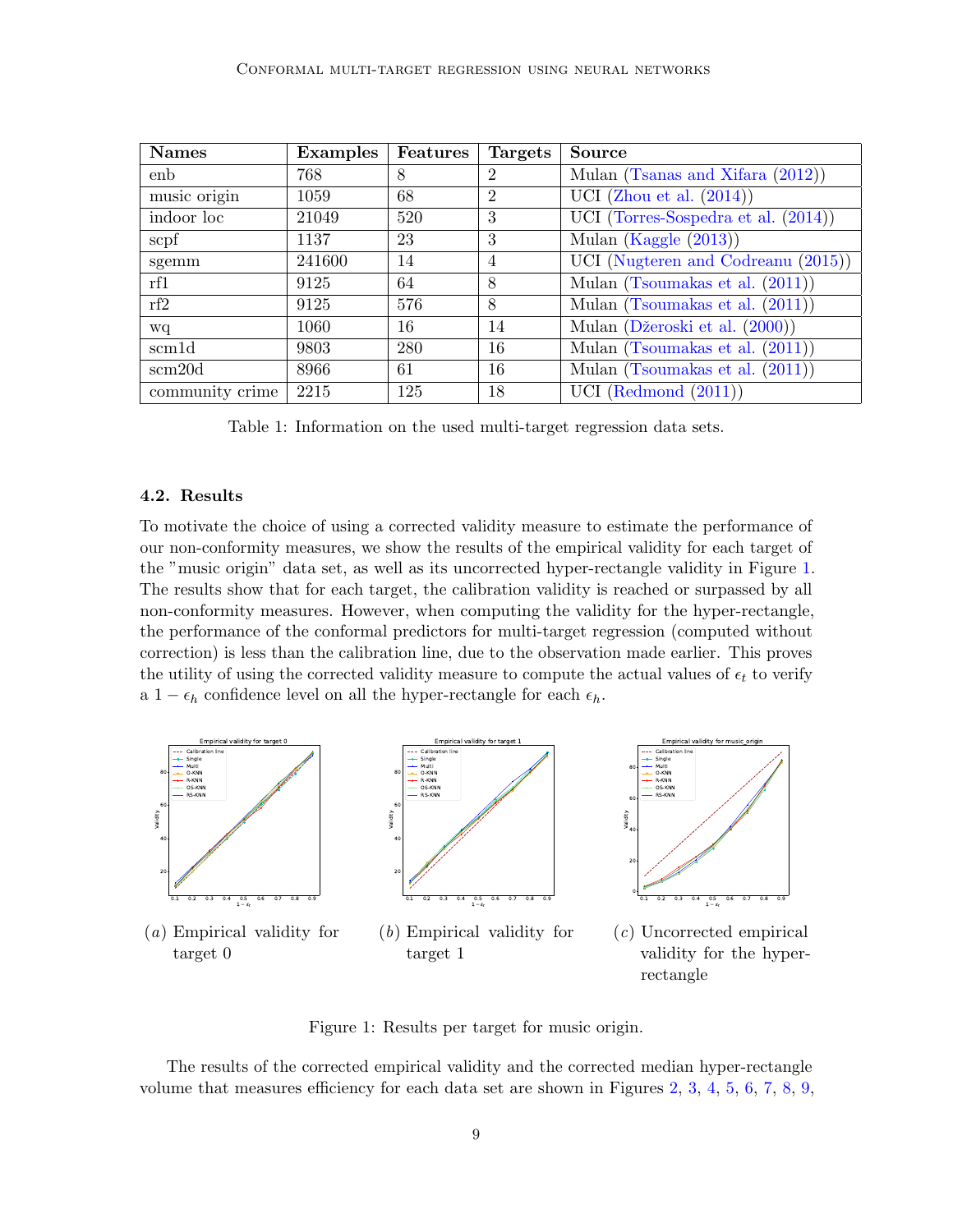[10,](#page-13-0) [11](#page-13-1) and [12.](#page-14-0) Note that for data sets with more than four targets, we use a logarithmic scale to plot the median volume, as hyper-rectangle volumes quickly decrease when lowering the required confidence.



<span id="page-9-0"></span>Figure 2: Results for enb.



<span id="page-9-1"></span>Figure 3: Results for music origin.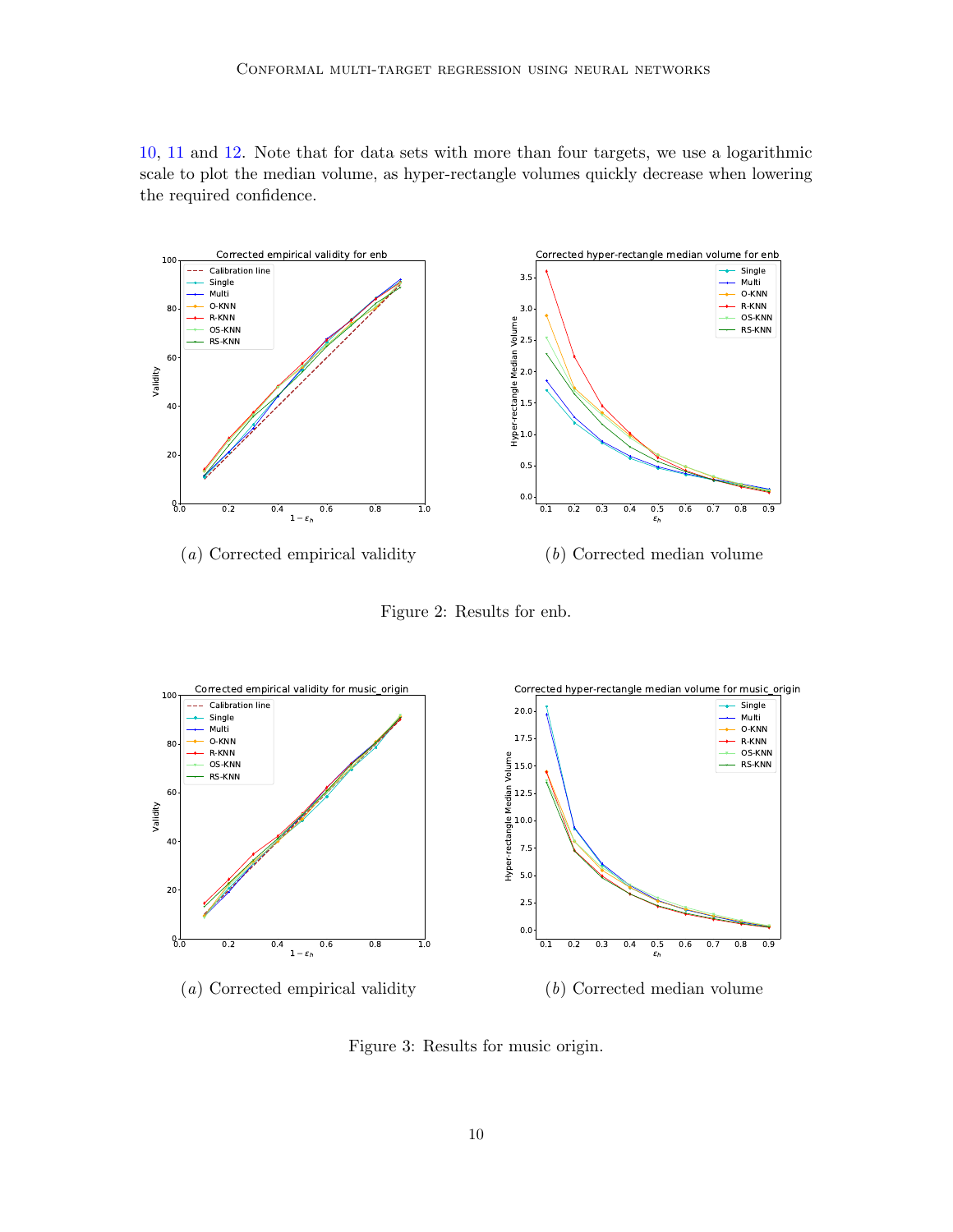

<span id="page-10-0"></span>Figure 4: Results for indoor loc.



<span id="page-10-1"></span>Figure 5: Results for scpf.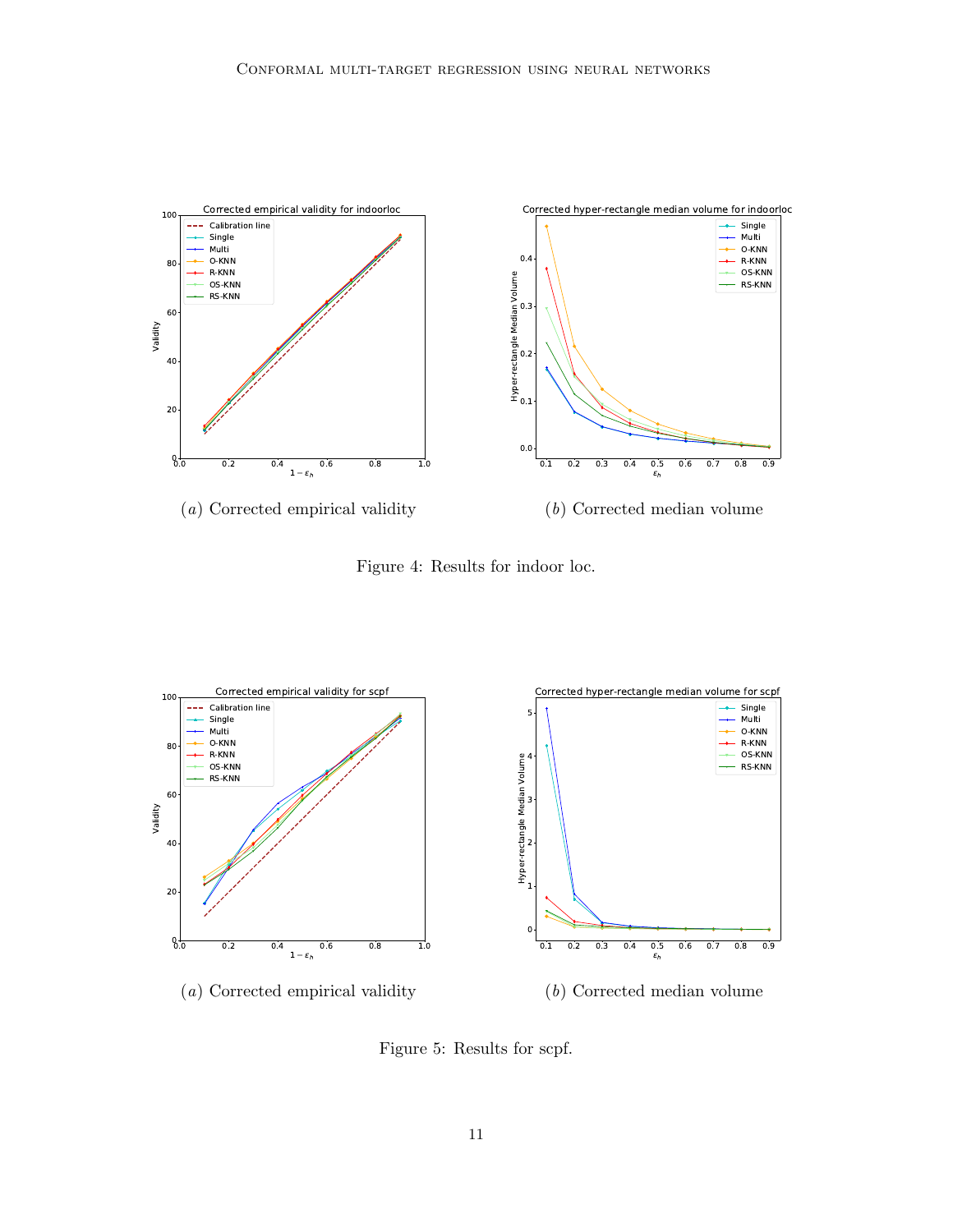

<span id="page-11-0"></span>Figure 6: Results for sgemm.



<span id="page-11-1"></span>Figure 7: Results for rf1.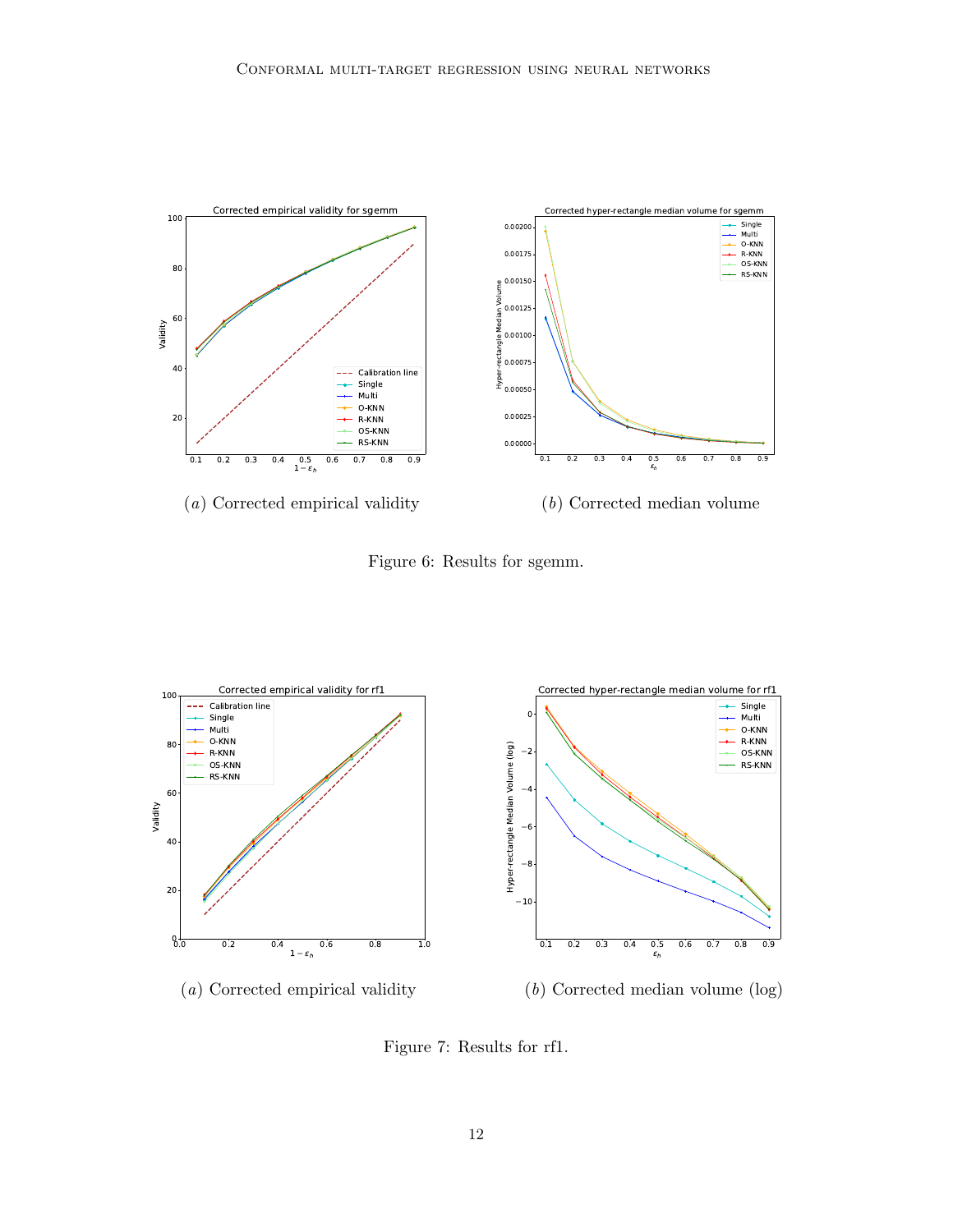

<span id="page-12-0"></span>Figure 8: Results for rf2.



<span id="page-12-1"></span>Figure 9: Results for wq.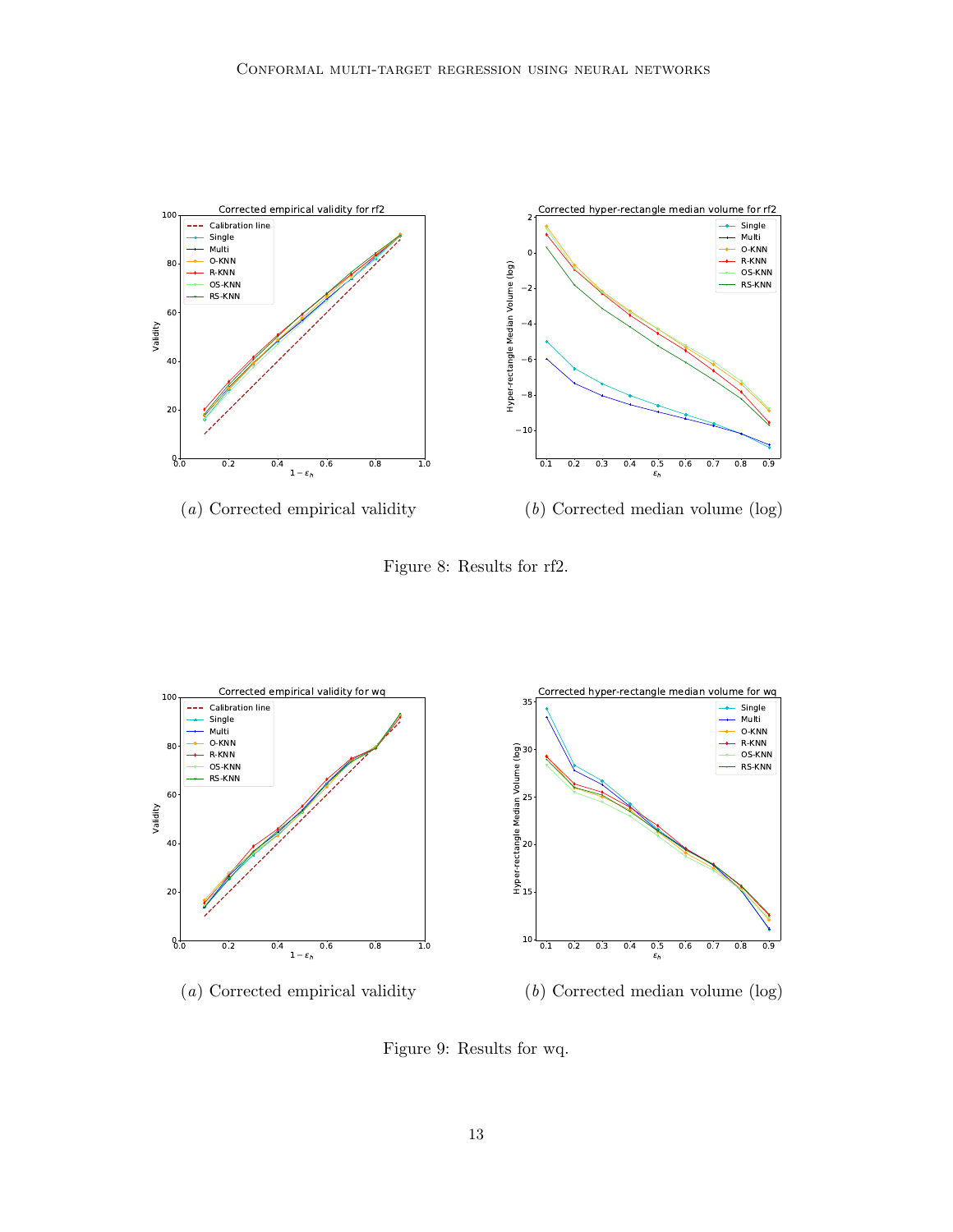

<span id="page-13-0"></span>Figure 10: Results for scm1d.



<span id="page-13-1"></span>Figure 11: Results for scm20d.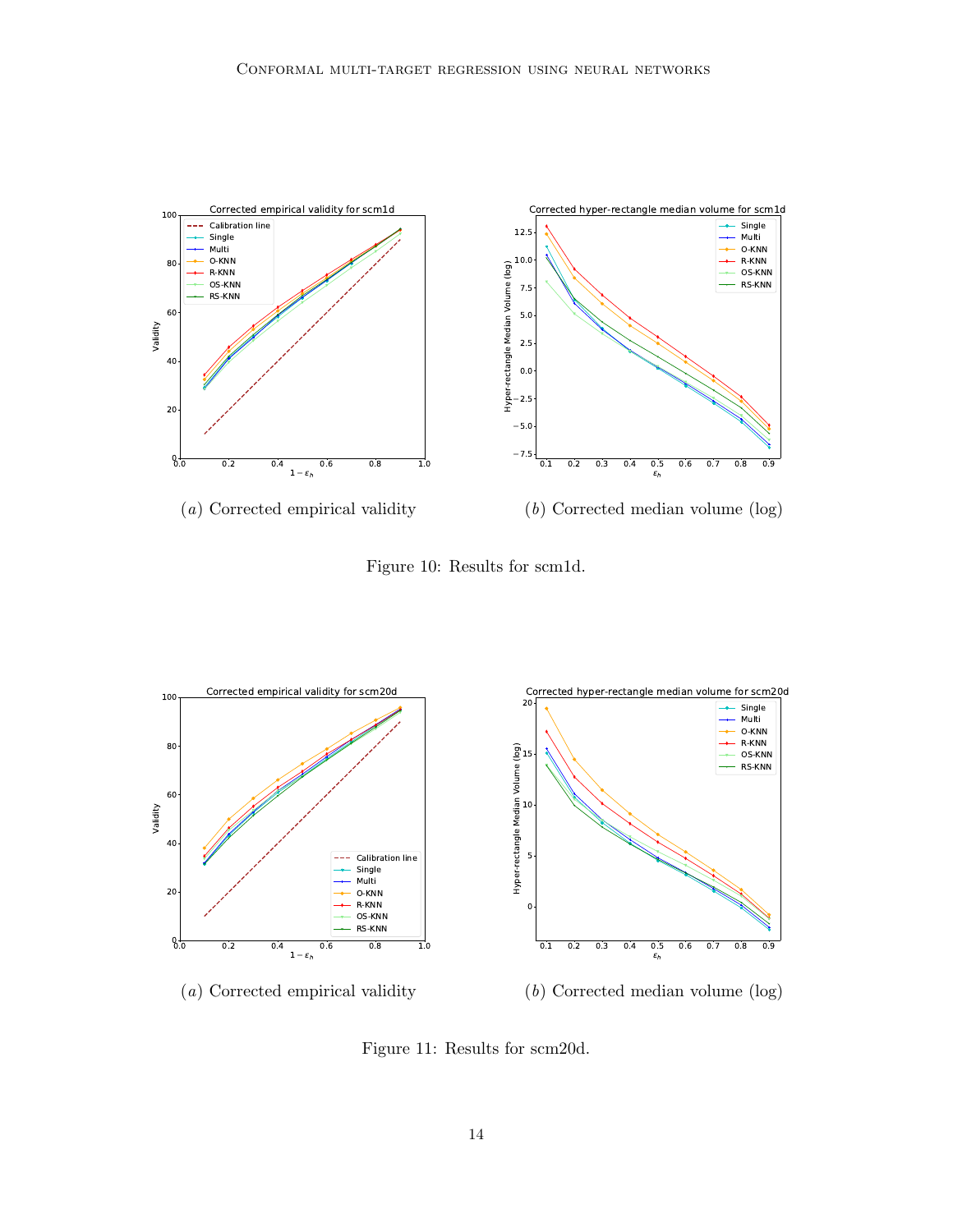

<span id="page-14-0"></span>Figure 12: Results for community crime.

In the case of validity, the results of the empirical validity plots (figure (a) for each data set) show that using corrected values of  $\epsilon_t$  confirm the validity of conformal predictors in the case of multi-target regression. All NCMs seem to perform well on all data sets, without any obvious best non-conformity measure for all data sets. For "enb", "music origin" and "indoor loc", this validity is close to the calibration line. For the other data sets, the validity is higher than the confidence level defined by  $\epsilon_h$  values, indicating that the correction may be too strong, even if the NCMs are valid for each individual target (as seen in Figure [1\)](#page-8-1). This may be due to the interactions between the targets, to the number m of targets, or to the distribution of each data set. Further experiments and studies should be conducted to verify this.

In the case of efficiency, the results of the median hyper-rectangle volume (figure (b) for each data set) show that the overall volume decreases with the number of targets. This can be explained by the fact that when  $\epsilon_h$  grows, the confidence level becomes small, which means that we allow for smaller prediction intervals (as we approach a point prediction), and therefore the conformal regressor tends to give prediction intervals that are smaller and smaller for each target (values less than 1). Then after multiplying these intervals to compute the volume, we find that the hyper-rectangle volume approaches 0 faster when  $m$  is large (which justifies the use of a logarithmic scale for data sets with more than four targets).

For all data sets except "scm1d" and "enb", for which results are more ambiguous, we observe that using a MULTI NCM gives predictions with tighter volumes compared to a SINGLE NCM (comparing SINGLE with MULTI, O-KNN with R-KNN and OS-KNN with RS-KNN). The magnitude of this improvement however depends on both the methods and the data set. For instance, it is large for every method in "community crime" (Figure [12\)](#page-14-0), only for MULTI in "rf1" (Figure [7\)](#page-11-1), and only for the  $k$ -NN approaches in "indoor loc"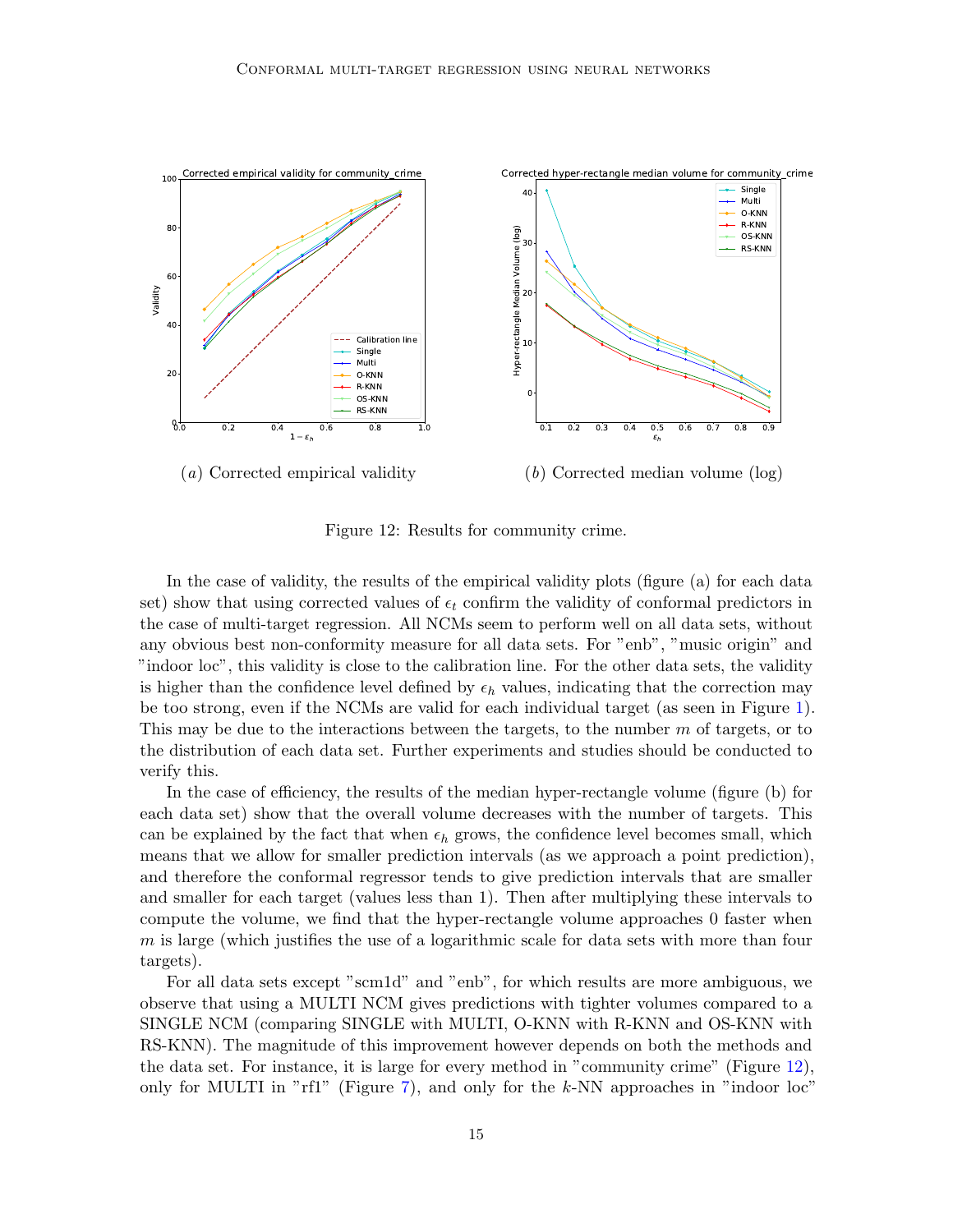(Figure [4\)](#page-10-0). We also notice that the RS-KNN is in most cases the best non-conformity measure among the ones based on  $k$ -nearest neighbors, which shows the advantage of using a deep representation of the examples instead of their original form. However, we cannot observe a best NCM overall as the results differ from one data set to another.

## 4.3. Computation time

During the experiments, we also computed the time taken in seconds for each non-conformity measure to train and predict for each fold on all data sets. Note that since O-KNN and OS-KNN (respectively R-KNN and RS-KNN) share the same values of parameter  $\lambda_i^k$ , the training of the k-NN is done at the same time for both of them. Thus, the computation time is grouped for both of them. The results of these computation times averaged on 10 folds are shown in the Table [2.](#page-15-0)

|                    | <b>SINGLE</b> | <b>MULTI</b> | $O/OS-KNN$ | $R/RS-KNN$ |
|--------------------|---------------|--------------|------------|------------|
| enb                | 19.18         | 11.23        | 0.1        | 0.24       |
| music origin       | 39.2          | 19.78        | 0.13       | 0.31       |
| indoor loc         | 140.64        | 53.64        | 33.85      | 2.19       |
| scpf               | 30.41         | 15.88        | 0.17       | 0.3        |
| sgemm              | 2831.4        | 729.09       | 33.89      | 31.12      |
| rf1                | 124.46        | 93.12        | 1.91       | 2.15       |
| rf2                | 274.16        | 96.56        | 2.36       | 2.23       |
| wq                 | 187.13        | 49.31        | 0.7        | 0.88       |
| scm <sub>1</sub> d | 245.47        | 22.28        | 7.13       | 4.25       |
| scm20d             | 193.92        | 23.54        | 4.06       | 4.14       |
| community crime    | 239.56        | 45.9         | 1.38       | 1.51       |

<span id="page-15-0"></span>Table 2: Average computation time in seconds per NCM for all data sets.

From these results, the non-conformity measures based on  $k$ -nearest neighbors  $O/OS$ -KNN and R/RS-KNN have similar computation time, showing that using the original form of the examples or a deep representation of them does not affect the computation time. However, when comparing SINGLE to MULTI non-conformity measures, we notice that the first one is much slower than the second one, with an increasing difference between them as the number of targets  $m$  grows. This is due to the fact that the SINGLE NCM needs to train additional  $m-1$  models compared to the MULTI NCM, with each time corresponding to a training done on one single target separately. This shows another advantage of using a MULTI NCM approach instead of a SINGLE one.

## 5. Conclusion

In this paper, we applied inductive conformal prediction to multi-target regression using deep neural networks. We extended non-conformity measures from the single-output regression problem to the multi-target regression case and proposed new non-conformity measures. We also introduced a corrected significance level calculation for the whole output space in order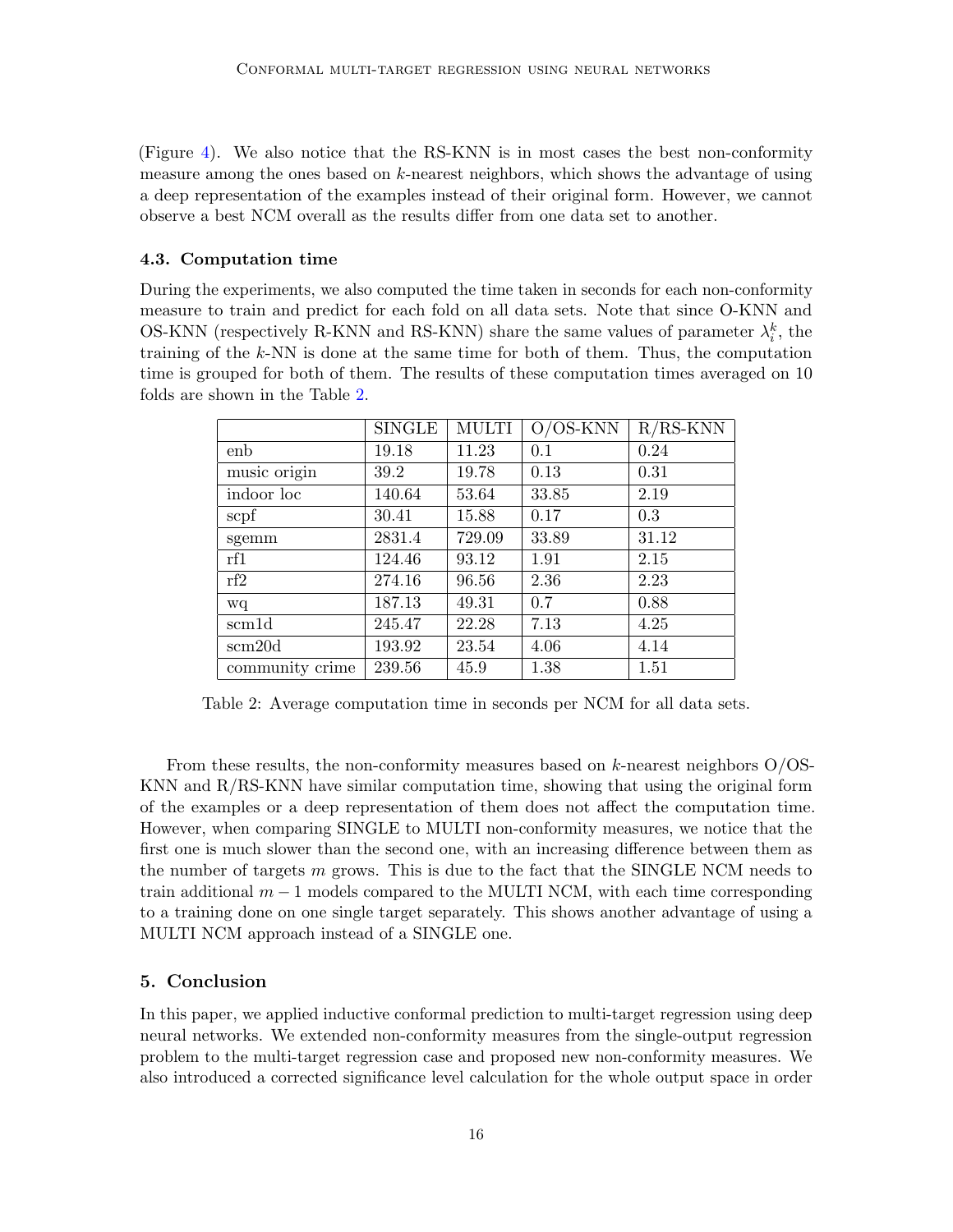to compute the necessary significance levels for each target to get the overall confidence level. We then performed an empirical study on various data sets, with results showing that our new non-conformity measures generally outperform the existing ones. These results show that using a multi-target non-conformity measure instead of a single-target one is better with regards to the efficiency and complexity time. They also show that using a deep representation of the examples instead of the original form of the data in the distance calculation of k-NN based non-conformity measures is better when it comes to prediction tightness.

This paper is an introductory study of the application of conformal prediction framework to the multi-target regression setting. Our future work will further explore the theoretical definition of non-conformity measures in the multivariate space and on other performance metrics to ensure that the used methods are well-calibrated and efficient not only for each individual target but also on the overall results.

## References

- <span id="page-16-0"></span>Hanen Borchani, Gherardo Varando, Concha Bielza, and Pedro Larrañaga. A survey on multi-output regression. Wiley Interdisciplinary Reviews: Data Mining and Knowledge Discovery, 5(5):216–233, 2015.
- <span id="page-16-4"></span>Rich Caruana. Multitask learning: A knowledge-based source of inductive bias icml. Google Scholar Google Scholar Digital Library Digital Library, 1993.
- <span id="page-16-6"></span>Alexandre De Brébisson, Etienne Simon, Alex Auvolat, Pascal Vincent, and Yoshua Bengio. Artificial neural networks applied to taxi destination prediction.  $arXiv$  preprint arXiv:1508.00021, 2015.
- <span id="page-16-8"></span>Sašo Džeroski, Damjan Demšar, and Jasna Grbović. Predicting chemical parameters of river water quality from bioindicator data. Applied Intelligence, 13(1):7–17, 2000.
- <span id="page-16-3"></span>Martin Eklund, Ulf Norinder, Scott Boyer, and Lars Carlsson. The application of conformal prediction to the drug discovery process. Annals of Mathematics and Artificial Intelligence, 74(1-2):117–132, 2015.
- <span id="page-16-1"></span>Alex Gammerman, Volodya Vovk, and Vladimir Vapnik. Learning by transduction. Proceedings of the Fourteenth Conference on Uncertainty in Artificial Intelligence, page 148155, 1998.
- <span id="page-16-5"></span>Cheng Guo and Felix Berkhahn. Entity embeddings of categorical variables.  $arXiv$  preprint arXiv:1604.06737, 2016.
- <span id="page-16-2"></span>Ulf Johansson, Henrik Linusson, Tuve Löfström, and Henrik Boström. Interpretable regression trees using conformal prediction. Expert systems with applications, 97:394–404, 2018.
- <span id="page-16-7"></span>Kaggle. Kaggle competition: See click predict fix, 2013. URL [https://www.kaggle.com/](https://www.kaggle.com/c/see-click-predict-fix) [c/see-click-predict-fix](https://www.kaggle.com/c/see-click-predict-fix).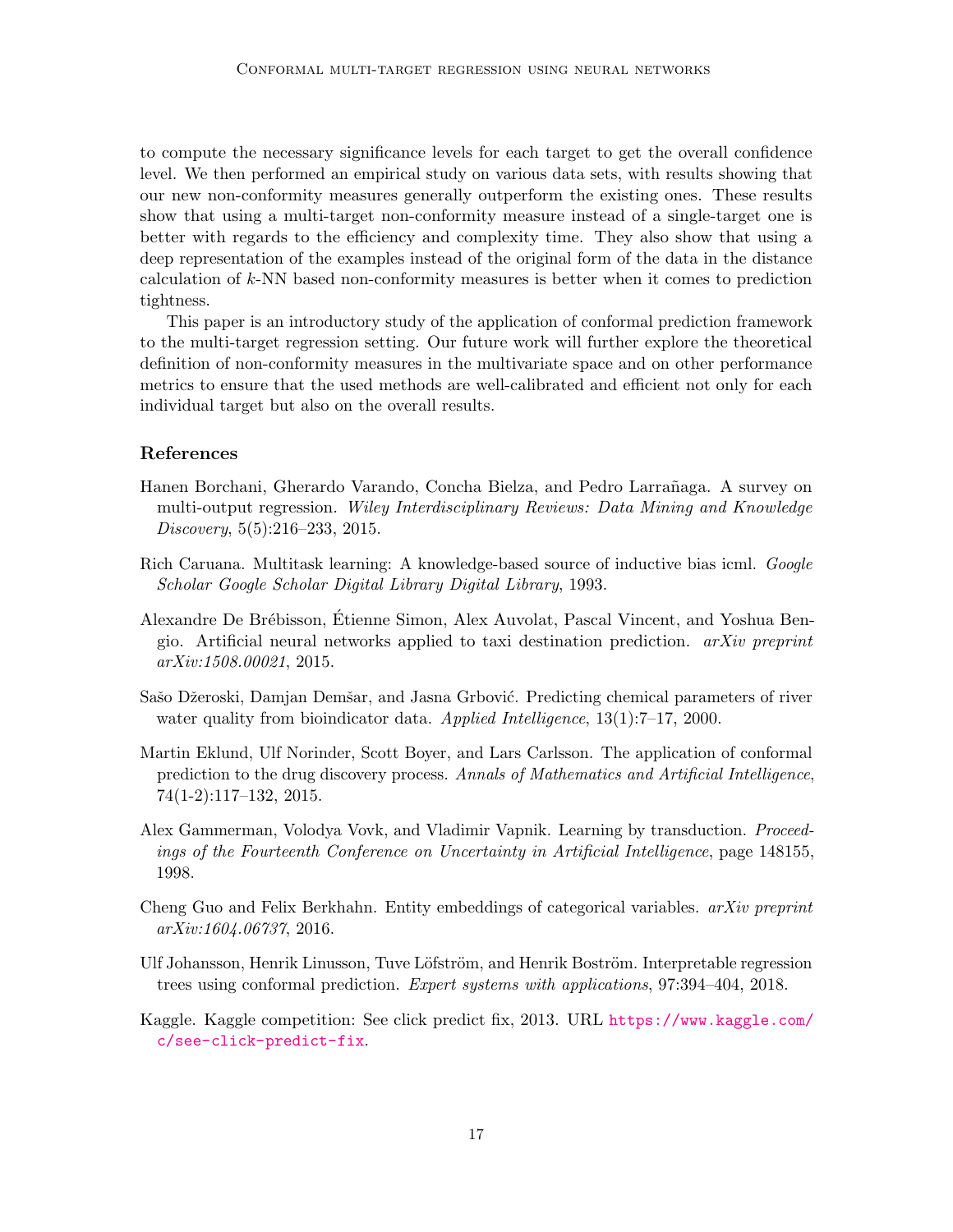- <span id="page-17-10"></span>Günter Klambauer, Thomas Unterthiner, Andreas Mayr, and Sepp Hochreiter. Selfnormalizing neural networks. In Advances in neural information processing systems, pages 971–980, 2017.
- <span id="page-17-7"></span>Alexander Kuleshov, Alexander Bernstein, and Evgeny Burnaev. Conformal prediction in manifold learning. In Conformal and Probabilistic Prediction and Applications, pages 234–253, 2018.
- <span id="page-17-6"></span>Raphaël Morsomme and Evgueni Smirnov. Conformal prediction for students grades in a course recommender system. In Conformal and Probabilistic Prediction and Applications, pages 196–213, 2019.
- <span id="page-17-8"></span>Jelmer Neeven and Evgueni Smirnov. Conformal stacked weather forecasting. In Conformal and Probabilistic Prediction and Applications, pages 220–233, 2018.
- <span id="page-17-3"></span>Ilia Nouretdinov, Thomas Melluish, and Volodya Vovk. Ridge regression confidence machine. In ICML, pages 385–392, 2001.
- <span id="page-17-12"></span>Cedric Nugteren and Valeriu Codreanu. Cltune: A generic auto-tuner for opencl kernels. In 2015 IEEE 9th International Symposium on Embedded Multicore/Many-core Systems-on-Chip, pages 195–202. IEEE, 2015.
- <span id="page-17-1"></span>Harris Papadopoulos and Haris Haralambous. Reliable prediction intervals with regression neural networks. Neural Networks, 24(8):842–851, 2011.
- <span id="page-17-0"></span>Harris Papadopoulos, Kostas Proedrou, Volodya Vovk, and Alex Gammerman. Inductive confidence machines for regression. In European Conference on Machine Learning, pages 345–356. Springer, 2002.
- <span id="page-17-5"></span>Harris Papadopoulos, Efi Papatheocharous, and Andreas S Andreou. Reliable confidence intervals for software effort estimation. In AIAI Workshops, pages 211–220, 2009.
- <span id="page-17-2"></span>Harris Papadopoulos, Vladimir Vovk, and Alexander Gammerman. Regression conformal prediction with nearest neighbours. Journal of Artificial Intelligence Research, 40:815–840, 2011.
- <span id="page-17-13"></span>M Redmond. Communities and crime unnormalized data set. UCI Machine Learning Repository. In website: http://www. ics. uci. edu/mlearn/MLRepository. html, 2011.
- <span id="page-17-9"></span>Sebastian Ruder. An overview of multi-task learning in deep neural networks.  $arXiv$  preprint arXiv:1706.05098, 2017.
- <span id="page-17-4"></span>Ola Spjuth, Robin Carrión Brännström, Lars Carlsson, and Niharika Gauraha. Combining prediction intervals on multi-source non-disclosed regression datasets. arXiv preprint arXiv:1908.05571, 2019.
- <span id="page-17-11"></span>Joaquín Torres-Sospedra, Raúl Montoliu, Adolfo Martínez-Usó, Joan P Avariento, Tomás J Arnau, Mauri Benedito-Bordonau, and Joaquín Huerta. Ujiindoorloc: A new multibuilding and multi-floor database for wlan fingerprint-based indoor localization problems. In 2014 international conference on indoor positioning and indoor navigation (IPIN), pages 261–270. IEEE, 2014.